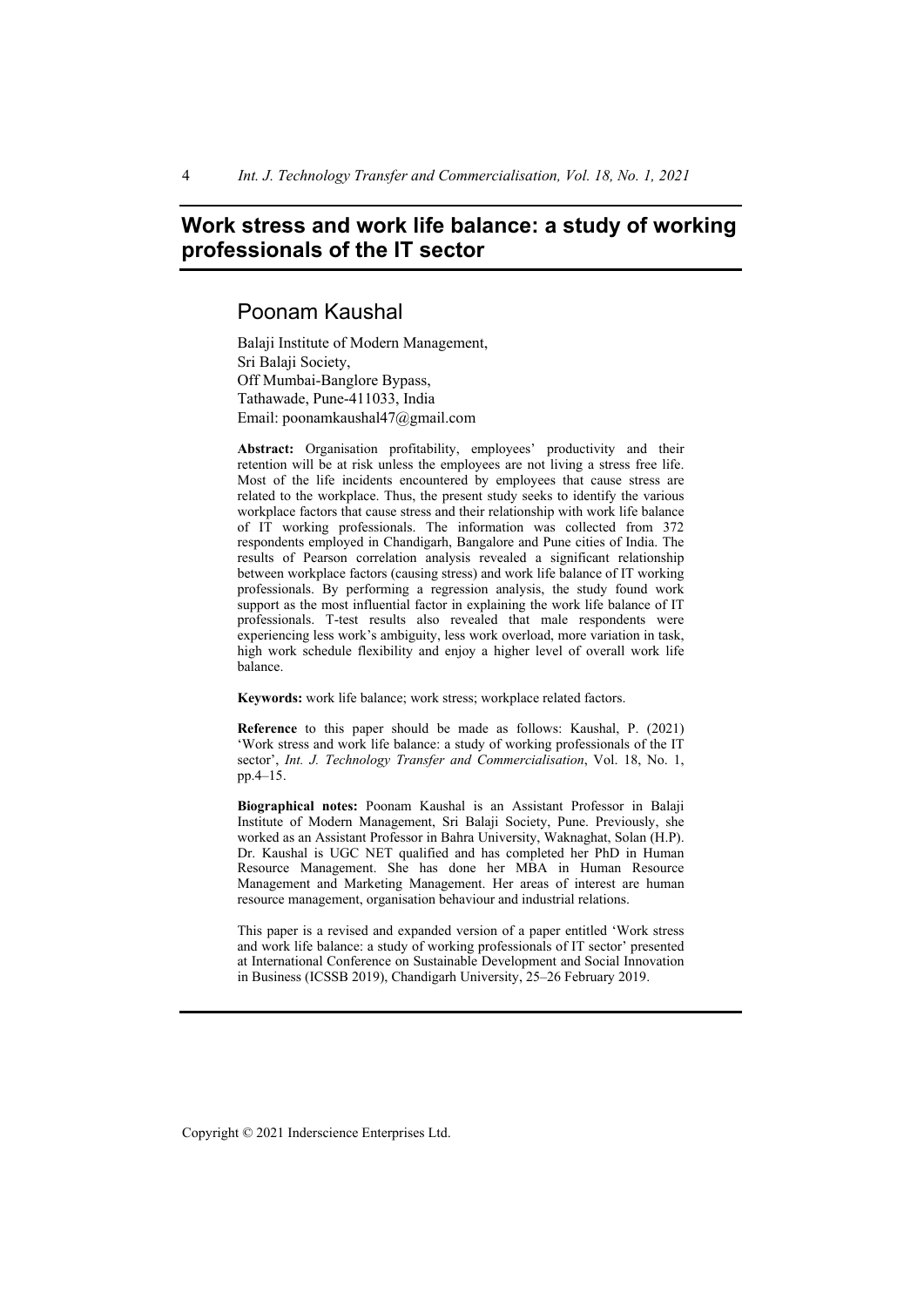### **1 Introduction**

The callous business setting has made the organisations to extract more from the employees. Organisations are competing for a talent who can show high performance and high competence in the workplace. The pressure of work on employees has been intensifying over the last few decades, which leads to them to overwork in order to achieve things faster, that leads to work/life balance being disturbed and the level of stress gets increased (Walia and Narang, 2015). Stress as defined by Palmer (1989) is the psychological, physiological and behavioural reaction of an individual when a lack of balance is perceived between the demands and the ability to deal with these demands. High levels of stress are troubling because employees who experience stress are probably seeking potentially damaging coping strategies that further hinder organisational functioning (Kahn et al., 1964; Rizzo et al., 1970) and personal life of employees. Thus, it is becoming an increasingly worrying issue for employers. The previous researchers also revealed that wok stress constitutes an elusive emotional cost to employee wellbeing and sets a considerable financial burden on organisational performance (as cited in Kala et al., 2017). As a consequence, now one of the critical roles of organisations is to successfully strike a balance between work and family/personal life balance of its employees by redesigning the work structure.

Work life balance is a term used to express a person's understanding of how much he/she is experiencing positive relationships between the work and family roles, where the relationships are viewed as compatible and at equilibrium with each other (Kossek and Lambert, 2005). David et al. (2012) define work life balance as "a self defined, self determined state of well being that a person can reach or can set as a goal that allows them to manage effectively the multiple responsibilities at work, at home and community." Greenhaus and Beutell (1985) characterised work-family conflict as "a type of inter-role conflict in which the role pressures of the work and family domains are mutually incongruent in some respect." There are two directions of work-family interference, namely, work-to-family conflict (WFC) and family-to-work conflict (FWC). Work family conflict occurs when work role expectations interfere with family role expectations and family work conflict occurs when family role expectations interfere with work role expectations. Thus, it can be stated that work life balance is a state of balance in which an individual is managing the demands of work roles and personal roles successfully. Each domain (work domain and family domain) has a different set of demands and when demands of both domains are not compatible, multiple problems can arise and these problems create a lot of stress.

In Indian context, the issue of work-life balance and stress management has become a hot topic, mainly due to the emergence of VUCA world. The Economic Times (2018) revealed that the stress levels among Indian employees are rising owing to growing uncertainty in jobs in a profoundly disruptive working environment as well as increasing tension in personal lives. The newspaper further reported that the increasing stress has led to a surge in the number of employees who are suffering from depression and are at high risk of suicide. As a consequence, organisations experience an increasing challenge of managing with a workforce who are not only personally depressed, but may also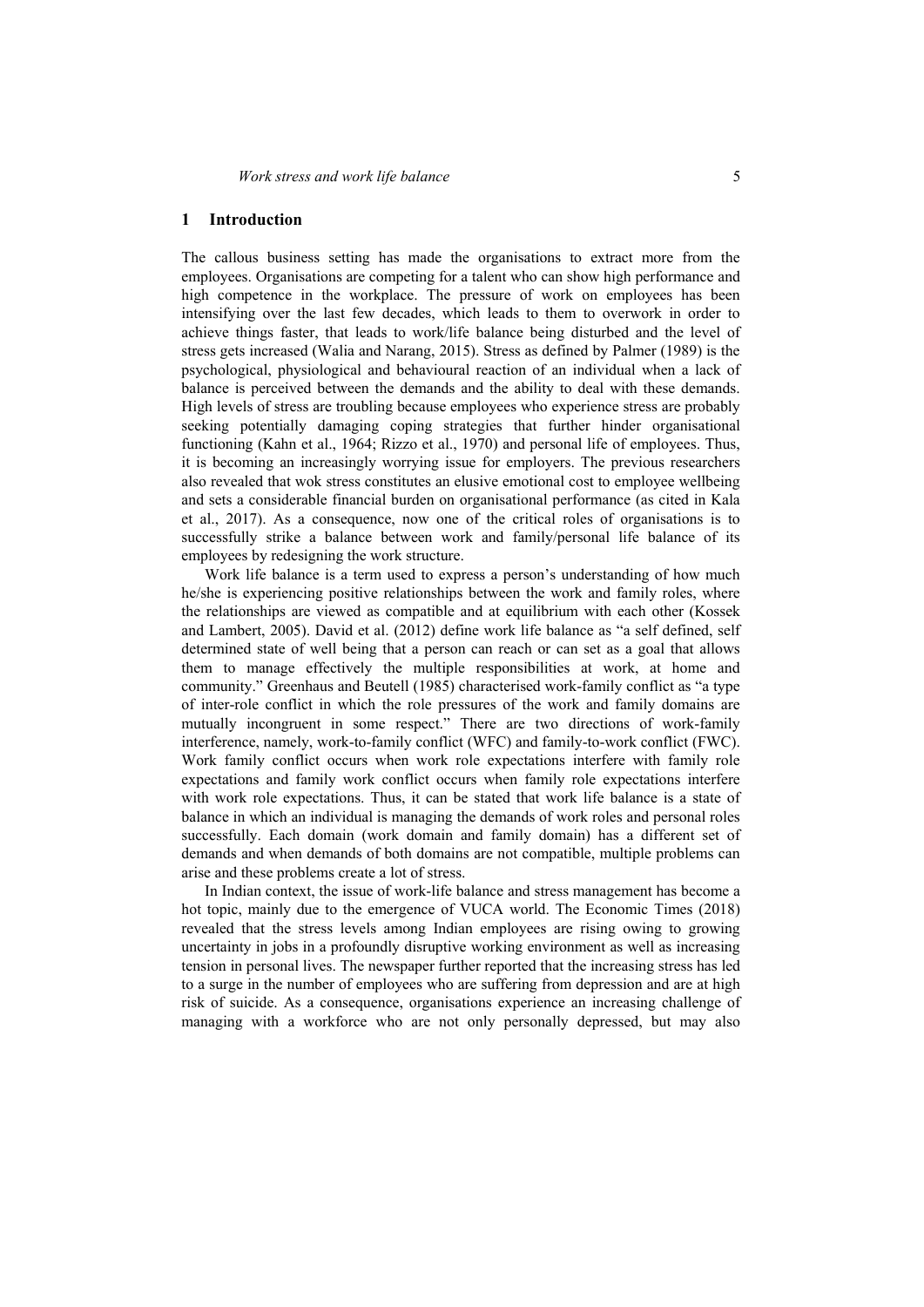adversely impact the performance of their organisations. Stress is found in almost all the professions, and it's the fact that every job has its own difficulty and at times the job profile itself may be stressful, the highly influenced are the working professionals of IT industry who are very target obsessed, exceptionally forced on results, and are pressed both physically and psychologically to the maximum on their roles and loads. Thus, keeping these facts in view, the present study focuses on identifying the various workplace factors that can cause stress and their impact on work life balance of IT professionals.

### **2 Literature review**

Since mid 20th century, work life balance issues and stress problems have become a focal point of research among researchers and academicians. A number of studies have been carried out that explored the relationship between various workplace factors and work stress. Studies also have explored the relationship between workplace stress and work life balance/work family conflict of employees. Greenhaus et al. (1989) reported that work role stressors (role conflict and role ambiguity) accounted for a significant portion of the variance in time-based and strain-based work-family conflict for both men and women. Work ambiguity was found as a more potent source of work-family conflict for men than for women. In addition, task characteristics (autonomy and complexity) were found to be associated with work-family conflict and were more strongly related for women than for men. Role overload was the most consistent predictor of both forms of work-family conflict (Mohamad et al., 2016). Yongkang et al. (2014) in their investigation found that role ambiguity has a noteworthy impact on job anxiety and job stress; while role conflict and role overload have a significant impact on time pressure, job anxiety and job stress. They concluded that factors viz. role ambiguity, role conflict and role overload resulted in overall job stress among Chinese employees, further adding, they found that female employees experienced more psychological stress and anxiety than their male counterparts. Kim and Ling (2001) in their study found that the number of hours worked, work stressors (role conflict and worries about the financial health of the business) and work schedule inflexibility were negatively related to work-life balance. Kaushal and Parmar (2018) found work support and work role overload as the most influential factors in explaining the work life balance of police personnel. Kaushal and Parmar (2019b) further reported a significant correlation between work-life balance and work autonomy and work ambiguity. They further argued that employees with high work autonomy and clearer about duties and responsibilities associated with their work, showed work-family conflict and higher overall work-life balance. A study conducted by Rao and Chandraiah (2012) revealed that a combination of high demands in job and a low amount of control over the work were the workplace factors that cause stress among employees.

Voydanoff (2004) studied the effects of work demands and resources on WFC. The study revealed that the organisational support (supportive organisational culture and supervisor work-family support) was negatively associated with a FC and positively associated with work life balance. Thomas and Ganster (1995) analysed that supportive practices, particularly flexible scheduling and supportive supervisors had direct positive effects on employee perceptions of control over work and family matters. Control perceptions, thus, were related to lower levels of WFC, job stress and job dissatisfaction. Schirmer and Lopez (2001) studied the effects of supervisor support on work-related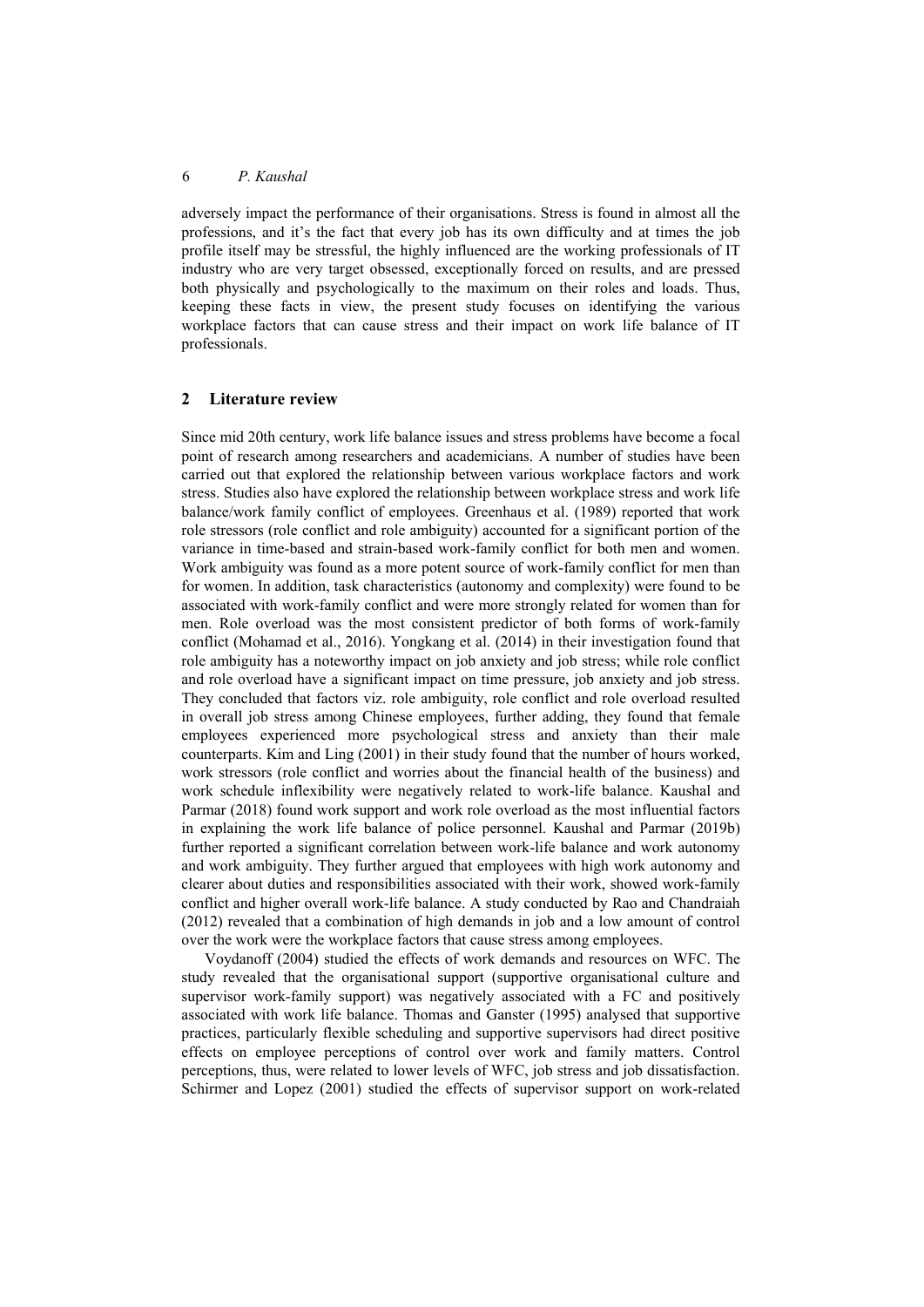stress in a sample of employees and identified that the perception of support from supervisors significantly reduced reported levels of psychological strain among employees. Sharma and Parmar (2015) in their study on doctors and nurses have found a negative relationship between social support (support from supervisors, colleagues and spouse) and work interference with personal life, personal life interference with work, and positive relationship between work support and the overall work life balance.

According to Bird (2006) and Thriveni and Rama (2012) maintaining a balance between work and family life is commonly more challenging for female employees than for their male counterparts as they are more responsible for family than their male counterpart. Long working hours and caring responsibilities do indeed affect work–life balance of married employees than single men and women who are least likely bothered about long working hours (Eikhof et al., 2007). Mjoli et al. (2013) observed that demographic factors, namely, age, number of children and age of the youngest child were to be positively correlated to work-family conflict. Marital status was found not to be significantly correlated to work-family conflict. Delina and Raya (2013) in their study revealed that married working women find it very challenging to balance their work and personal life irrespective of the age group they belong to, the number of children they have, their spouse's profession and the industry they are into.

### **3 Research gap**

In today's VUCA environment, IT industry has emerged as a booming sector and becomes the backbone of Indian economic growth. The IT industry provides vital services to the masses belonging to the various areas of the Indian economy. But the factors of VUCA environment, viz. volatility, uncertainty, complexity and ambiguity inherent in today's business is 'new phenomena' and it is intensely changing how organisations do business and how business leaders lead (Mishra and Joshi, 2016). The skills and knowledge employees needed to help their organisations thrive are no longer sufficient. An organisation needs to have employees who are passionate about their work and strive to take their organisation to greater heights. Having a workforce with a balanced life is important as it helps organisations to reap benefits of sustainability, productivity and increased efficacy. But in the current 24/7economy, the work extends beyond the usual working hours. Employees are complaining that the line between work and non work time has become blurred, which is creating personal conflict, stress and causing health issues (Robbins et al., 2009). Organisations also have observed that their employees find work demands get in the way of their non-work commitments thereby resulting in negative fall outs in the work environment. Organisations also recognise the need to address work-life balance issues proactively. In an effort to resolve these issues, it is increasingly vital to identify the factors causing job stress and hindering with personal life of employees. Factors of the work itself, namely working hours, work pressure, work ambiguity, lack of work autonomy and work support etc. can be stressful. Thus, keeping these facts in mind, the present study made an endeavour to contribute to the work life balance literature by identifying the various workplace factors causing stress and their relationship with work life balance of IT working professionals.

Further, an attempt has been made to identify the most significant factor affecting the work life balance of IT working professionals.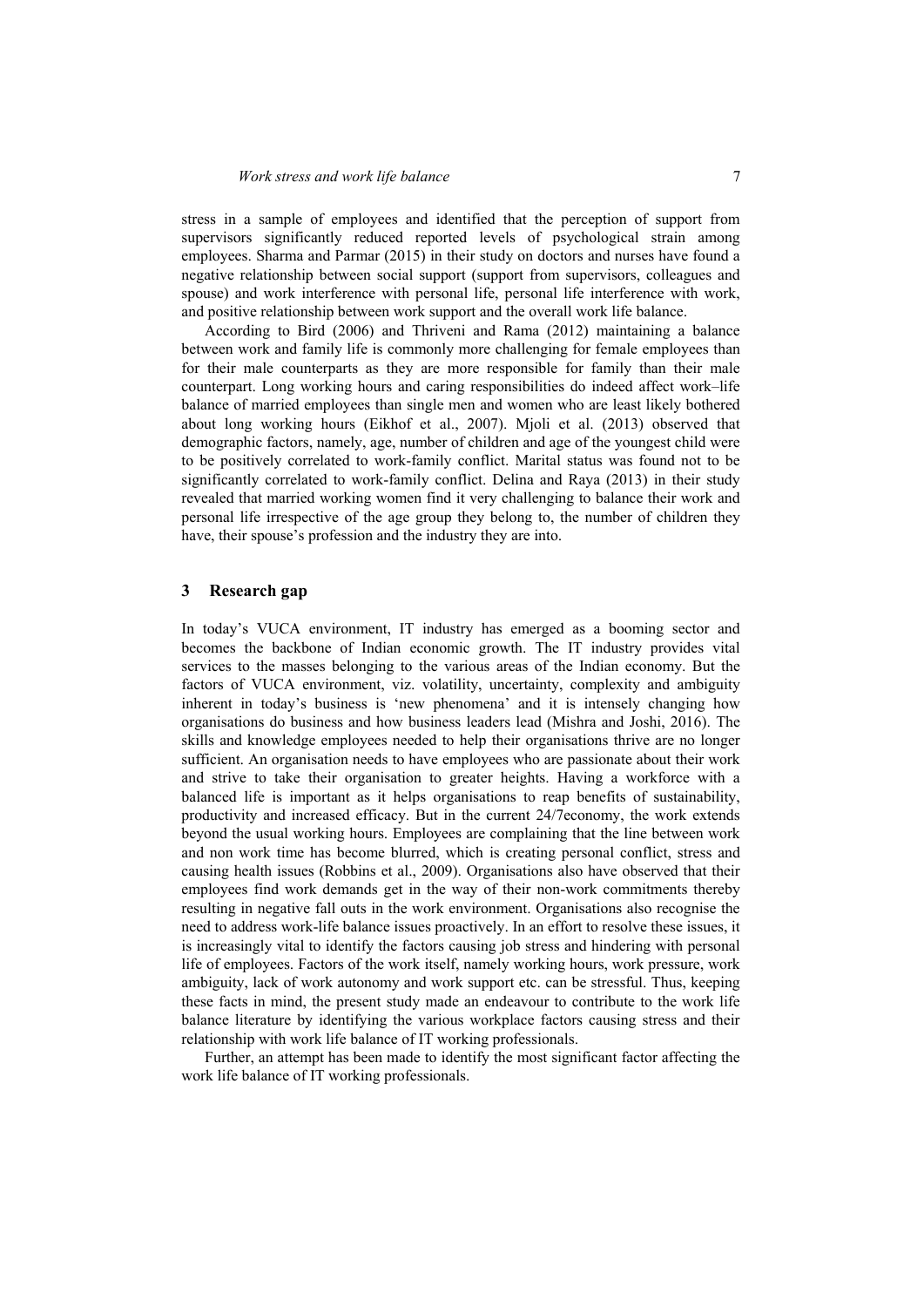## **4 Objectives**

- To study the association between stress-related workplace factors and work life balance of working professionals of IT sector.
- To find out the most significant stress-related workplace factor that affects the work life balance of working professionals of IT sector.
- To study the difference in work stress-related issues among working professionals of IT sector on a gender basis.

# **5 Hypothesis**

- H1 There will be a significant positive relationship between task variety and work life balance of working professionals of IT sector.
- H2 There will be a significant positive relationship between work autonomy and work life balance of working professionals of IT sector.
- H3 There will be a significant negative relationship between work ambiguity and work life balance of working professionals of IT sector
- H4 There will be a significant positive relationship between work support and work life balance of working professionals of IT sector.
- H5 There will be a significant negative relationship between work role overload and work life balance working professionals of IT sector
- H6 There will be a significant positive relationship between work schedule flexibility and work life balance working professionals of IT sector.
- H7 There will be a difference in work stress related issues among working professionals of IT sector on a gender basis.

## **6 Research design**

The present study is exploratory and descriptive in nature. The data examined is crosssectional in nature, collected from 372 working professionals employed in various IT companies of Chandigarh, Bangalore and Pune cities. Well organised questionnaires were distributed among 600 respondents on the convenience and judgment basis. Out of 600 respondents, 400 respondents returned questionnaires. Out of these 400 questionnaires returned, 28 questionnaires were excluded due to unfinished reasons and 372 questionnaires were considered for the investigative purpose, thus yielding a response rate of 62%. Various statistical tools viz. Pearson correlation coefficient, t-test and regression analysis were used with the help of SPSS 21 (Statistical Package for Social Sciences). Different reflective instruments/scales (standardised) were used (as listed in Table 1) to collect the required information. Negative statements were reverse coded.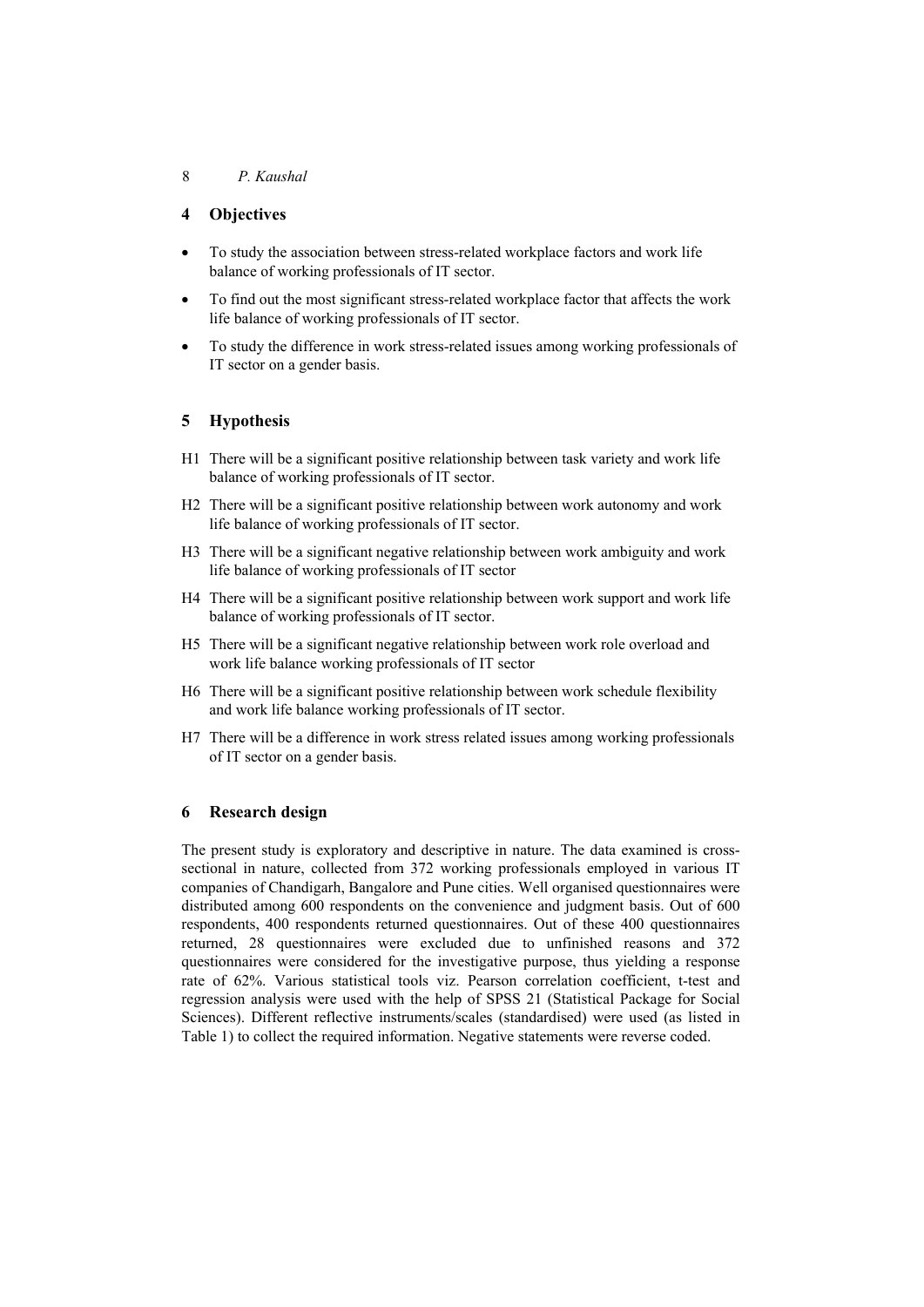| $S$ no.        | <i>Variables</i>             | <i>Instruments</i>                  | <b>Statements</b> | Reliability<br>(Cronbach<br>alpha values) |  |
|----------------|------------------------------|-------------------------------------|-------------------|-------------------------------------------|--|
| 1.             | Work life balance<br>(WLBT)  | Hyman (2005)                        | 15                | .84                                       |  |
| $\mathfrak{D}$ | Task variety                 | Van Valdhoven and Meijman<br>(1994) | 6                 | .76                                       |  |
| 3.             | Work ambiguity               | Van Valdhoven and Meijman<br>(1994) | 5                 | .70                                       |  |
| 4.             | Work autonomy                | Van Valdhoven and Meijman<br>(1994) | 11                | .90                                       |  |
| 5.             | Work schedule<br>flexibility | Staines and Pleck (1986)            | $\mathfrak{D}$    | .73                                       |  |
| 6.             | Work support                 | Caplan et al. (1975)                | 8                 | .90                                       |  |
|                | Work role overload           | Beehr et al. (1976)                 | 3                 | .70                                       |  |

Table 1 Instruments used and reliability (Cronbach's alpha coefficients)

### **7 Results**

As per descriptive statistics, 73.6% of the working professionals were male and 26.4% were female. 67.8% of respondents were married and 32.2% were single. In terms of age, the average age of the working professionals was 37.35 with standard deviation 7.93.

**Table 2** Descriptive statistics of IT working professionals

| Gender    |          |           | Marital status |         | Age  |       |  |  |
|-----------|----------|-----------|----------------|---------|------|-------|--|--|
| Male      | Female   |           | Married        | Minimum | Max. | Mean  |  |  |
| 299(80.4) | 73(19.6) | 180(48.4) | 192(51.6)      | 23      | 54   | 32.88 |  |  |

Note: Figures in parenthesis shows percentages.

### *7.1 Work life balance and workplace factors causing stress*

In an attempt to find out the association between workplace factors (related to stress) and work life balance, Pearson correlation coefficient was employed. The results of the Pearson correlation coefficient revealed that task variety ( $r = .250**$ ,  $p < 0.01$ ), work autonomy ( $r = .275**$ ,  $p < 0.01$ ), work ambiguity ( $r = .127*$ ,  $p < 0.01$ ), work schedule flexibility ( $r = .213**$  p < 0.01) and work support ( $r = .379**$ , p < 0.01) showed a positive and significant association with work life balance. Work role overload  $(r = -.290**, p < 0.01)$  was found significantly and negatively correlated with work life balance. All the variables identified in the study were correlated in the expected direction with work life balance. Hence, the hypotheses, viz. H1, H2, H3, H4, H5 to H6 are accepted.

Although, the results of correlations signified potential tendencies of considerable effects of workplace factors on work life balance of respondents, more rigorous test of hypotheses were conducted using multiple regression analysis. This technique was used to frame a trimmed model that determined the specific independent variables that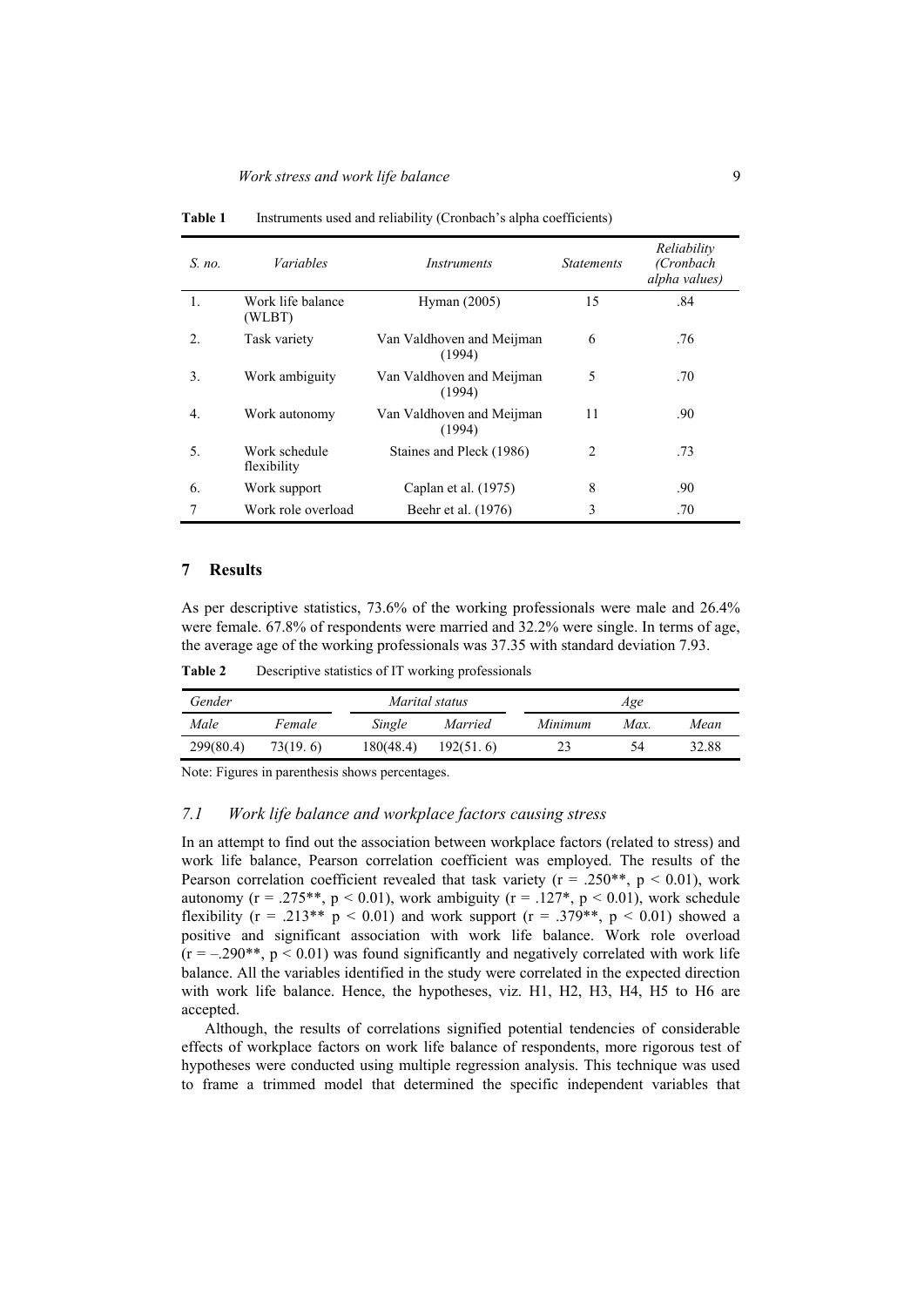contributed significantly towards the prediction of the dependent variable. All the six variables were entered together to determine the most economical model with the highest variance explained. As given in Table 4, the final model retained all six variables: work autonomy, work ambiguity, task variety, work schedule flexibility, work support and work role overload. The  $R^2$  of work life balance as dependent was .483 (see Table 4) and Adjusted R<sup>2</sup> was .472 (F = 38.191, p < 0.05) which revealed that approx. 48% of the variation in work life balance of the respondents could be explained by all the six variables combined. The significant F ratio (F = 38.191,  $p < 0.05$ ) indicates that the results of the regression model could have hardly occurred by chance. Hence, the *hypotheses 1 to 6* are accepted.

| Workplace factors         | Work life balance |
|---------------------------|-------------------|
| Task variety              | $.250**$          |
| Work ambiguity            | $.127*$           |
| Work autonomy             | $.271**$          |
| Work schedule flexibility | $.213**$          |
| Work support              | $.379**$          |
| Work role overload        | $-.290**$         |

**Table 3** Association between workplace factors (causing work stress) and work life balance

Notes: \*\*Significant at 0.01 level (2-tailed).

\*Significant at 0.05 level (2-tailed)

| Variables                    |                  | Standardised coefficients |             |             | t                 | Sig. | Collinearity statistics    |            |  |
|------------------------------|------------------|---------------------------|-------------|-------------|-------------------|------|----------------------------|------------|--|
|                              |                  |                           | <b>Beta</b> |             |                   |      | Tolerance                  | <i>VIF</i> |  |
| Work autonomy                |                  |                           | .185        |             | 4.044             | .000 | .942                       | 1.061      |  |
| Work ambiguity               |                  |                           | .133        |             | 2.973             | .003 | .984                       | 1.016      |  |
| Work support                 |                  |                           | .276        |             |                   | .000 | .919                       | 1.088      |  |
| Task variety                 |                  |                           | .181        |             |                   | .000 | .971                       | 1.030      |  |
| Work schedule<br>flexibility |                  |                           | .021        |             | .389              | .080 | .752                       | 1.533      |  |
| Work role overload           |                  |                           | $-.215$     |             | $-3.871$<br>.000  |      | .737                       | 1.570      |  |
| Model summary                |                  |                           |             |             |                   |      |                            |            |  |
| Model 1                      | $\boldsymbol{R}$ | R square                  |             |             | Adjusted R square |      | Std. error of the estimate |            |  |
|                              | .632             | .483                      |             |             | .472              |      | 10.866                     |            |  |
| <i>ANOVA</i>                 |                  |                           |             |             |                   |      |                            |            |  |
|                              | Sum of squares   |                           | df          | Mean square |                   |      | F                          | Sig.       |  |
| Regression                   |                  | 27,050.700<br>6           |             |             | 4,508.45          |      | 38.191                     | .001       |  |
| Residual                     |                  | 43,099.225                |             |             | 118.080           |      |                            |            |  |
| Total                        | 70,149.925       |                           | 371         |             |                   |      |                            |            |  |

**Table 4** Multiple regression analysis: predicting work life balance

Further, by considering standardised coefficients of each of the independent variables, the impact of each variable on the dependent variable was assessed. 'Work support' with standardised coefficient,  $\beta = 0.276$  was found the most significant variable in justifying the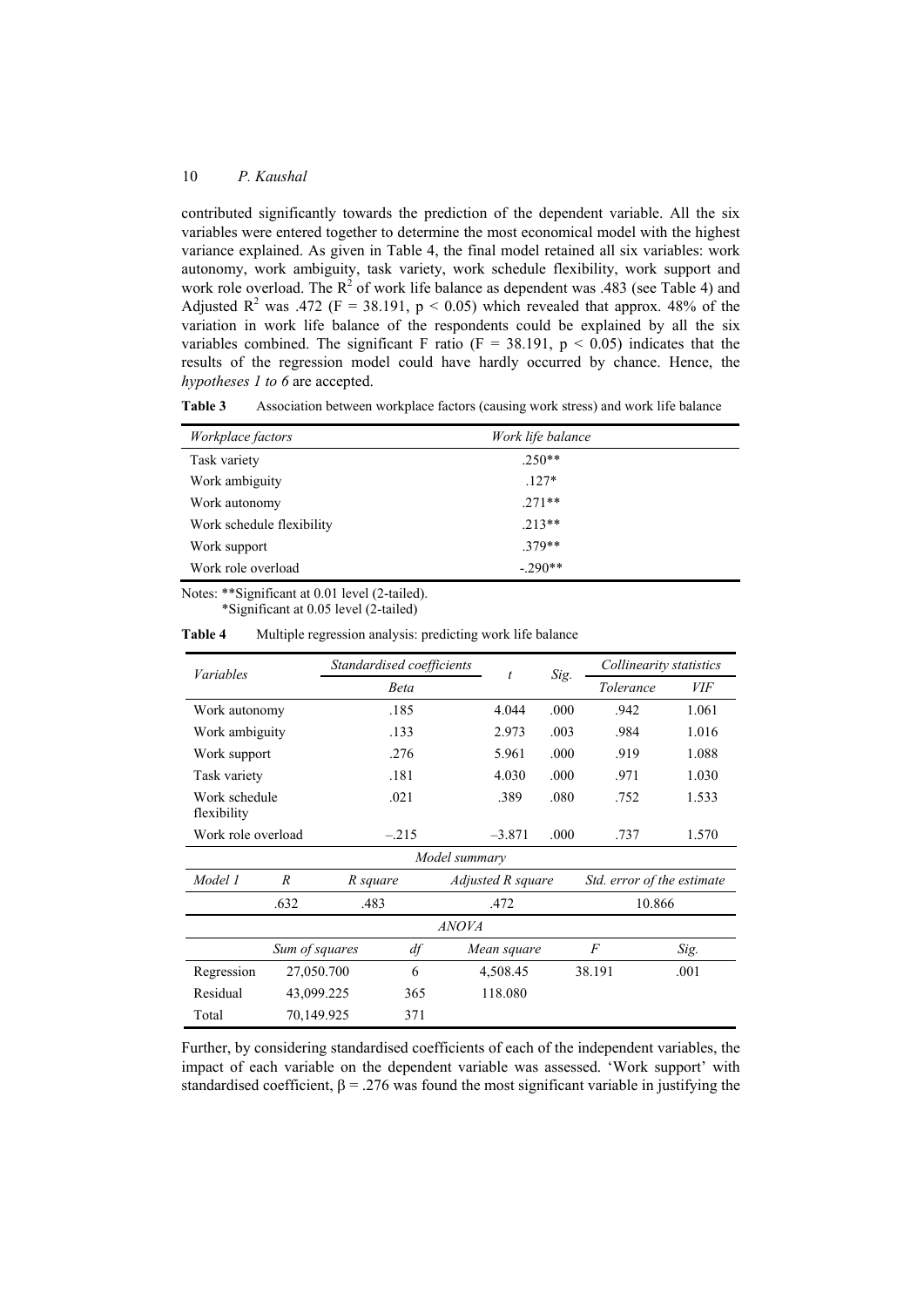work life balance of the respondents. 'Work role overload' ( $\beta = -0.215$ ), 'Work autonomy' ( $\beta$  = .186), 'Task variety' ( $\beta$  = .181), 'Work ambiguity' ( $\beta$  = .133) and 'Work schedule flexibility'  $(\beta = .021)$  followed the importance. No multicollinearity was found among independent factors as VIF values fall between 1.570 and 1.016. In addition, the relationship of factors was consistent with the prior expectations.

### *7.2 Workplace stress related issues among male and female respondents*

The independent samples t-test was employed to examine the differences in work related issues among respondents on the gender basis. The results (Table 6) interpreted no significant differences in work autonomy, work role overload and work support among male and female respondents. However, significant differences were observed in work ambiguity, task variety, work schedule flexibility and work life balance of male and female respondents. The study revealed that as compared to female (Mean  $= 9.12$ ), male respondents  $(M = 10.52)$  had less work ambiguity (high mean indicates less ambiguity) and higher work life balance. The study further revealed that female respondents found less variety in their work  $(M = 13.34)$  and less flexibility in their work schedule  $(M = 5.05)$  as compared to male respondents  $(M = 14.52$  and  $M = 5.97$  respectively).

|                              | Males |       |           |                  | Females |       | df  | t     | Sig. |
|------------------------------|-------|-------|-----------|------------------|---------|-------|-----|-------|------|
|                              | N     | Mean  | <b>SD</b> | $\boldsymbol{N}$ | Mean    | SD    |     |       |      |
| Work life balance            | 299   | 59.22 | 12.57     | 73               | 51.81   | 11.73 | 370 | 4.22  | .011 |
| Work autonomy                | 299   | 22.65 | 8.929     | 73               | 21.10   | 9.540 | 370 | 1.317 | .189 |
| Work ambiguity               | 299   | 10.52 | 3.71      | 73               | 9.12    | 3.63  | 370 | 2.890 | .004 |
| Task variety                 | 299   | 14.52 | 3.9       | 73               | 13.34   | 4.37  | 370 | 2.217 | .027 |
| Work schedule<br>flexibility | 299   | 5.97  | 2.72      | 73               | 5.05    | 1.95  | 370 | 3.442 | .001 |
| Work support                 | 299   | 23.97 | 6.50      | 73               | 22.44   | 6.74  | 370 | 1.773 | .077 |
| Work role<br>overload        | 299   | 9.20  | 2.924     | 73               | 10.41   | 2.971 | 370 | 3.151 | .054 |

Table 6 Gender differences: independent sample t-test

### **8 Conclusions and discussion**

The main objective of the present study was to identify the workplace variables causing stress and their relationship with work life balance of working professionals of IT sector. On the basis of results, it can be concluded that all the selected work related variables viz. work autonomy, work ambiguity, task variety, work schedule flexibility, work support and work role overload are associated with work life balance of respondents in the expected direction. As cited in Yongkang et al. (2014) and Kahn et al. (1992) in their study found role ambiguity, role conflict and role overload closely associated with low work satisfaction, low trust, low self-confidence and high level of individual stress. Thus, it can be concluded that the employees who have the freedom to plan and execute their work tend to have high work life balance as compared to those who enjoy less autonomy. A significant correlation between work life balance and work ambiguity imply that more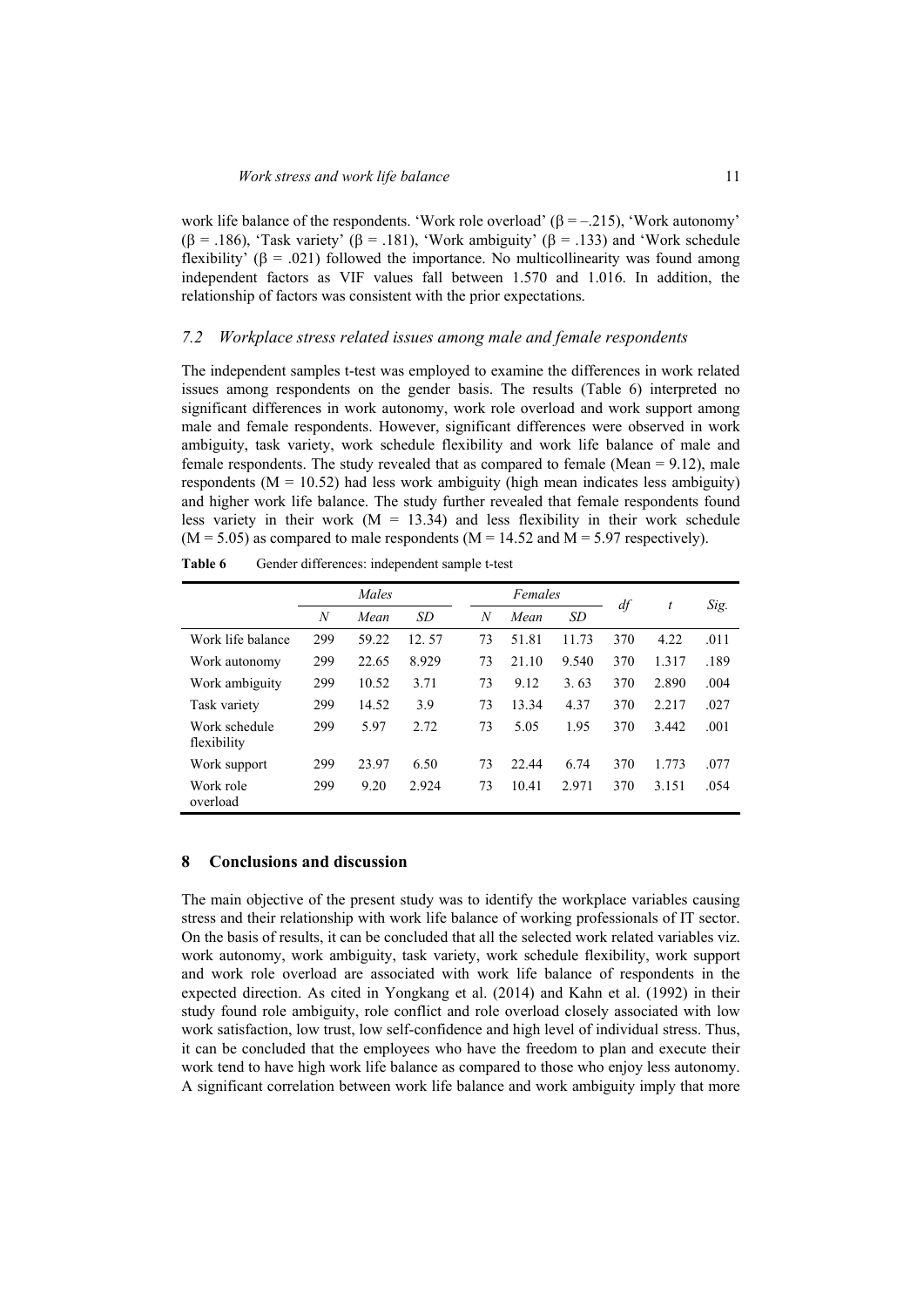the employee is clear about duties and responsibilities associated with their work, the higher is the work life balance. Greenhaus et al. (1987) also reported a positive relationship between role ambiguity and work-family, i.e. lesser the role ambiguity lesser will be the work- family conflict and higher will be the work life balance. Role ambiguity occurs when individuals lack a clear definition of their role expectations and the procedures/methods to complete their job tasks. In order to reduce ambiguity, work should be structured to a certain extent to ensure that it is performed effectively and helping to contribute to a satisfying and rewarding experience for the worker (Greene, 1989). Greater role clarity can help to lower the negative work behaviours. The study further found a positive and significant correlation between task variety and work life balance, implying that higher skill level at workplace was associated with an increase in daily levels of work family facilitation. From this result, it can be concluded that IT professionals like job challenges that require a variety of skills that enrich and enlarge the job and reduce the stress level caused by monotonous job. Hunnur et al. (2014) found work role overload as a key variable for causing stress among employees. IT professionals entails heavy workload in the form of working long hours, constantly working under time pressures, having to work unsociable hours, having to update their knowledge constantly, it can be concluded that work overload is a stronger predictor of work life balance. The study showed work support as the most influential work related variable affecting the work life balance of respondents. Support from work sources viz. supervisor support and co-worker act as a buffer, helpful in coping stress and balancing life. The positive relationship between work support and work life balance could be explained in terms of better understanding of supervisors and co-workers about the job tasks, problems and challenges unique to the work environment that outside the workplace do not have. This places them in a better position to provide appropriate support.

In independent sample t-test, significant differences were observed in work ambiguity, task variety, work schedule flexibility and work life balance of male and female respondents. The study found that as compared to female, male respondents had less work's ambiguity (high mean indicates less ambiguity) and higher work life balance. The study further revealed that female respondents found less flexibility in their work schedule as compared to male respondents. Male more often use flexitime, perhaps to give them increased flexibility and control over work while retaining full-time hours and associated benefits including pay. Reduced hours may be used to a greater degree of choice by younger men (combined with study) or by older men as part-retirement (Thomson, 2008). In contrast, women more often reduce hours using part-time, or less frequently job-share, as a result of their greater household contribution. This reflects the practical challenges for women, who often combine their commute with the 'school-run' and other household tasks, potentially limiting the use, and benefits, of family work arrangements (FWA).

### **9 Implications**

On the basis of the present study, it can be stated that workplace stress is the exterminator of the work-life balance. Therefore, organisations should realise these workplace factors causing stress and try to prevent or eliminate these factors in order to lessen stress of their employees. The organisations should try to provide them technology based solutions in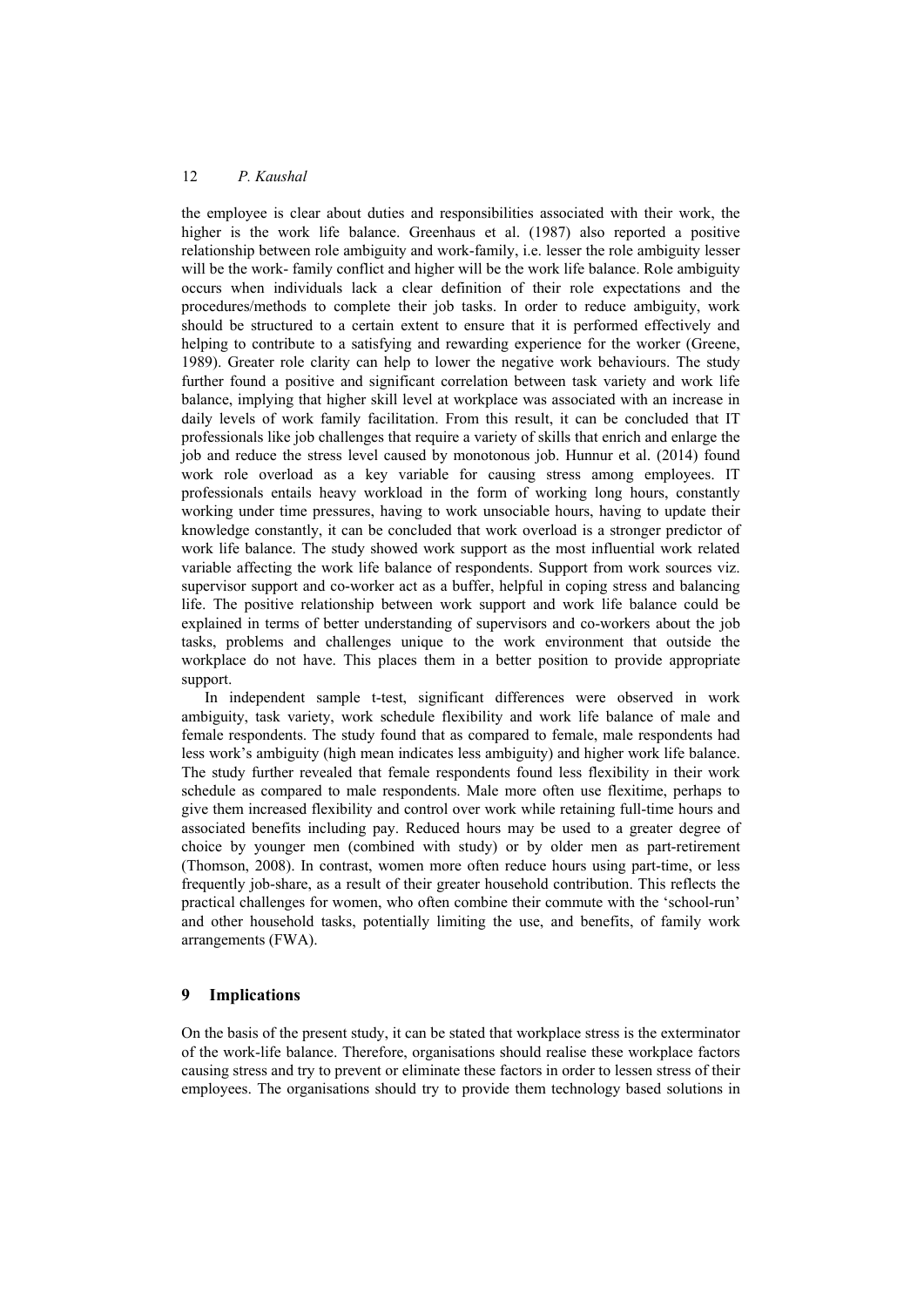order to facilitate work from home, cap on overtime, flexible working hours, job sharing, etc. The existing literature on work stress and work life balance also indicates that organisations can help individuals and families to achieve a balance between their work, family and life commitments by introducing work life programs and policies which benefit both employees and organisations. Thomas and Ganster (1995) in their study reported that family-supportive work policies and practices might give significant benefits in terms of employee attitude and well being. Work-life balance may vary at different stages in the life cycle of an individual's career life. Hence organisations are suggested to have flexible and open-minded approach for ensuring the right balance. Approaches like providing a pleasant atmosphere at workplace where employees can interact informally; creating a casual space for chatting and unwinding with colleagues' and seniors would help in building the transparency within the organisation and let employees the freedom to voice their views (Kaushal and Parmar, 2018). Further Sergerstrom et al. (2012) also has reported that it is the quality of the relationship (e.g. warm, friendly, caring and supportive) and support from supervisors and colleagues that buffer the negative impacts of work-related stressors. Legislation has also need to interfere with the requirements of working employees. Its provisions have to establish a clear set of rules for both employees and employers in negotiating new work arrangements which are mutually helpful and supporting.

### **References**

- Beehr, T.A., Walsh, J.T. and Tabler, T.D. (1976) 'Relationships of stress to individually and organizationally valued states: higher order needs as a moderator', *Journal of Applied Psychology*, Vol. 61, No. 1, pp.41–47.
- Bird, S.R. (2006) 'Theorizing masculinities: recent trends in the social sciences', *Gender Studies. Journal of Eastern Europe*, Vol. 14, No. 1, pp.1–21.
- Caplan, R.D., Cobb, J.R.P., French, R.V., Harrison and Pinneau, S.R. (1975) *Job Demands and Worker Health*, US Department of Health, Education and Welfare, HEW Publication No. N10SH, pp.75–160.
- David, C., Vidal, M. and Cegarra, J. (2012) 'Work life balance and the retention of managers in Spanish SMEs', *The International Journal of Human Resource Management*, Vol. 23, No. 1, pp.91–108.
- Delina, G. and Raya, R.P. (2013) 'A study on work-life balance in working women', *International Journal of Commerce, Business and Management*, Vol. 2, No. 5, pp.274–282.
- Eikhof, D.R., Warhurst, C. and Haunschild, A. (2007) 'Introduction: what work? what life? what balance critical reflections on the work life balance debate?', *Employee Relation*, Vol. 29, No. 4, pp.325–333.
- Greene, J.R. (1989) 'Police officer job satisfaction and community perceptions: implications for community-oriented policing', *Journal of Research in Crime and Delinquency*, Vol. 26, No. 2, pp.168–183.
- Greenhaus, J.H. and Beutell, N.J. (1985) 'Sources of conflict between work and family roles', *Academy of Management Review*, Vol. 10, No. 1, pp.76–88.
- Greenhaus, J.H., Bedeian, A.G. and Mossholder, K.W. (1987) 'Work experiences, job performance, and feelings of personal and family well-being', *Journal of Vocational Behavior*, Vol. 31, No. 2, pp.200–215.
- Greenhaus, J.H., Parsuraman, S., Granrose, C.S., Rabinowitz, S. and Beutell, N.J. (1989) 'Sources of work family conflict among two career couples', *Journal of Vocational Behaviour*, Vol. 34, No. 2, pp.133–153.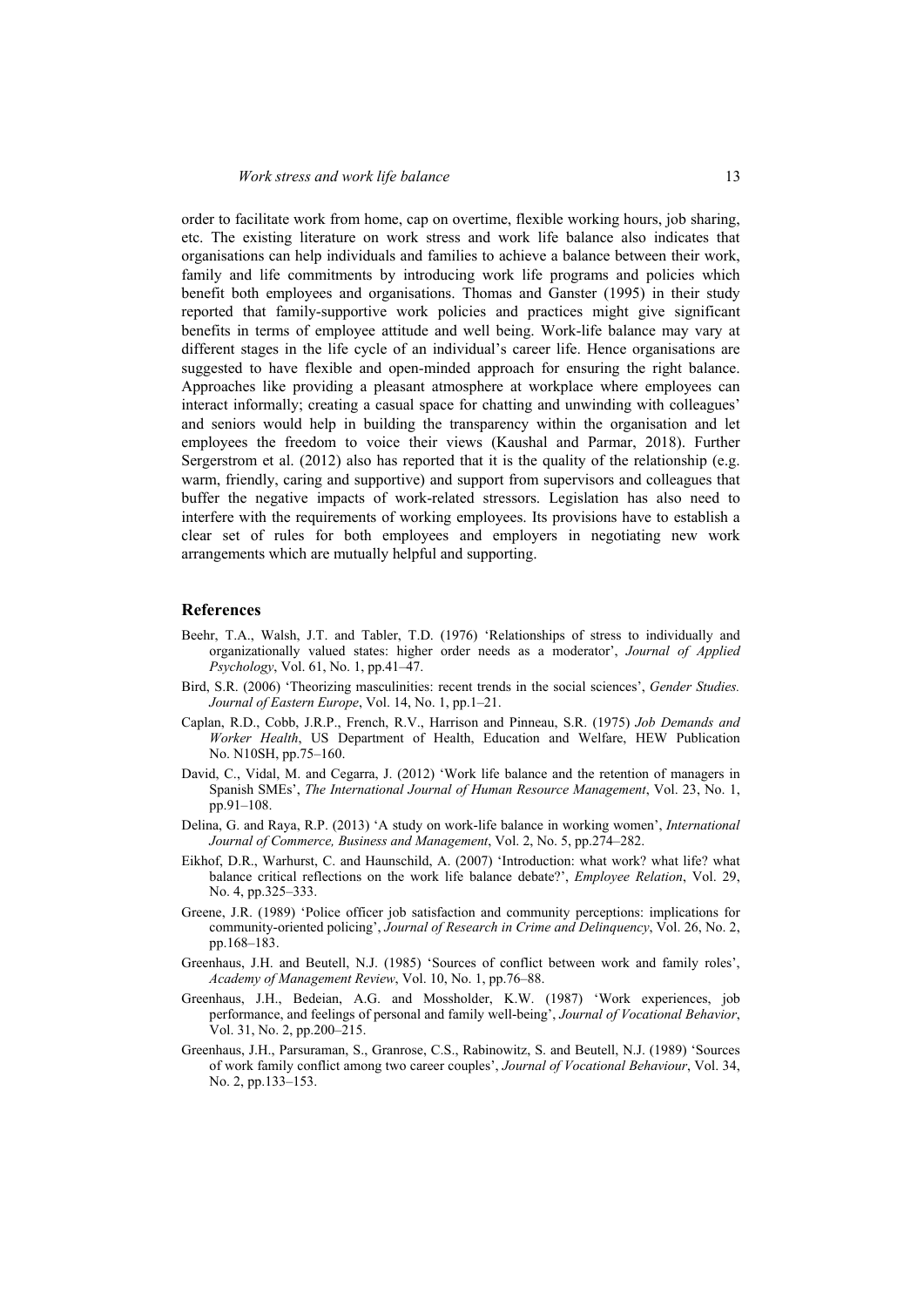- Hunnur, R., Bagali, M.M. and Sudarshan, S. (2014) 'Workplace stress causes of work place stress in police department: a proposal for stress free workplace', *IOSR Journal of Business and Management*, Vol. 16, No. 3, pp.39–47.
- Hyman, J. (2005) 'Psychometric assessment of an instrument designed to measure work life balance', *Research and Practices in Human Resource Management*, Vol. 13, No. 1, pp.85–91.
- Kahn, R.L., Byosiere, P. and Dunnette, M.D. (1992) 'Stress in organizations', in Hough, L.M. (Ed.): *Handbook of Industrial and Organizational Psychology*, Vol. 3, pp.571–650, Consulting Psychologists Press, Palo Alto, CA.
- Kahn, R.L., Wolfe, D.M., Quinn, R.P., Snoek, J.D. and Rosenthal, R.A. (1964) *Organizational Stress: Studies in Role Conflict And Ambiguity*, Wiley, New York.
- Kala, K., Akbar, J.N., Subramani, A.K. and Banureka, R. (2017) 'Upshot of occupational stress on work life balance of employees working in information technology organizations in Chennai', *Prabandhan: Indian Journal of Management*, Vol. 10, No. 7, p.50.
- Kaushal, P. and Parmar, J.S. (2018) 'Work related variables and its relationship to work life balance – a study of police personnel of Himachal Pradesh', *Productivity*, Vol. 59 No. 2, pp.138–147.
- Kaushal, P. and Parmar, J.S. (2019a) 'Work-life balance and its relation to demographic factors a study of police personnel of Himachal Pradesh', *Journal of Strategic Human Resource Management*, Vol. 8, No. 1, pp.1–12.
- Kaushal, P. and Parmar, J.S. (2019b) 'Work-life balance in relation to work autonomy and work ambiguity – a study of police personnel of Himachal Pradesh', *Pratibimba*, Vol. 19, No. 1, pp.55–66.
- Kim, S.L.F. and Ling, S.C. (2001) 'Work-family conflict of women entrepreneurs in Singapore', *Women in Management Review*, Vol. 16, No. 5, pp.204–221.
- Kossek, E.E. and Lambert, S.J. (2005) *Work and Life Integration: Organizational, Cultural and Individual Perspectives*, Mahwah N.J. (Ed.), Lawrence Erlbaum Associates, 600pp.
- Mishra, V. and Joshi, G. (2016) 'The VUCA world in IT industry, *Paripex Indian Journal of Research*, Vol. 5, No. 8, pp.210–212.
- Mjoli, T., Dywili, M. and Dodd, N. (2013) 'Demographic determinants of work-family conflict among female factory workers in South Africa', *Journal of Economics, Business and Management*, Vol. 1, No. 1, pp.39–41.
- Mohamad, N., Ismail, A., Muna Mohamad, N., Ahmad, S. and Yahya, Z. (2016) 'Role ambiguity and role overload as important predictors of work-family conflict', *Humaniora*, Vol. 7, No. 4, pp.473–483.
- Palmer, S. (1989) 'Occupational stress', The Health and Safety Practitioner, Vol. 7 No. 8, pp 16-18.
- Rao, J.K. and Chandraiah, K. (2012) 'Occupational stress, mental health and coping among information technology professionals', *Indian Journal of Occupational and Environmental Medicine*, Vol. 16, No. 1, pp.22–26.
- Rizzo, J.R., House, R.J. and Lirtzman, S.I. (1970) 'Role conflict and ambiguity in complex organizations', *Administrative Science Quarterly*, Vol. 15, No. 2, pp.150–163.
- Robbins, S.P., Judge, T.A. and Sanghi, S. (2009) *Organizational Behavior*, 13th ed., Pearson Education, ISBN: 13-9780136007173.
- Schirmer, L.L. and Lopez, F.G. (2001) 'Probing the social support and work strain relationship among adult workers: contributions of adult attachment orientations', *Journal of Vocational Behavior*, Vol. 59, No. 1, pp.17–33.
- Sharma, S. and Parmar, J.S. (2015) 'Social support and its relationship to work life balance a study of medical professionals in government hospitals of Himachal Pradesh', *Productivity*, Vol. 56, No. 1, pp.56–66.
- Staines, G.L. and Pleck, J.H. (1986) 'Work schedule flexibility and family life', *Journal of Organizational Behaviour*, Vol. 7, No. 2, pp.147–153.
- The Economic Times (2018) *India Inc Looks to Deal with Rising Stress in Employees*, 26 June.